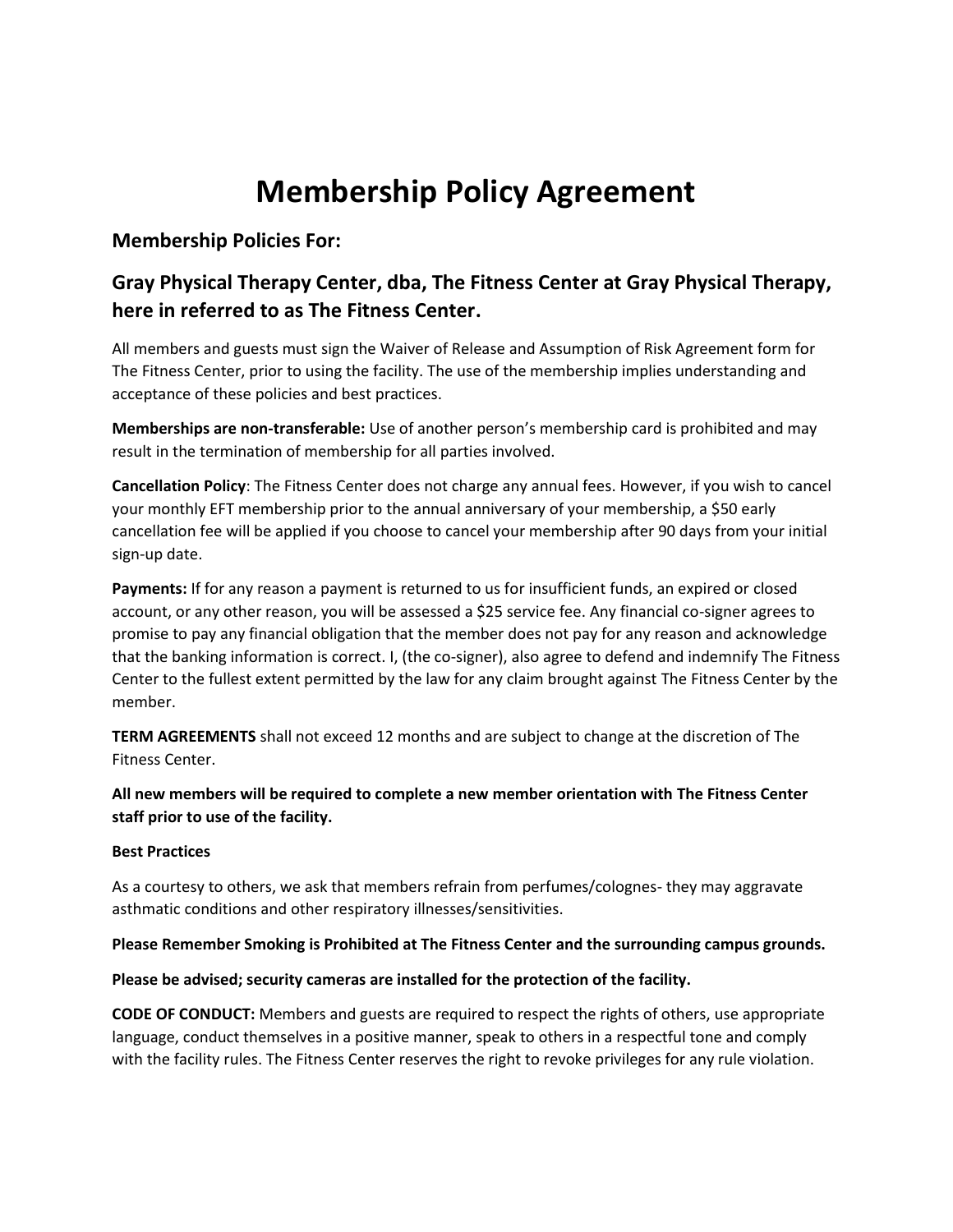**LOITERING** on equipment is not allowed (i.e. sitting on a bench while shuffling through music). Patrons are to get up between sets If anyone else seems eager to use that piece of equipment. Cleaning of equipment is mandatory.

**MINORS** under 18 who are part of a family membership **MUST** be accompanied by an adult 18 years or older during all hours of operation of the Fitness Center.

**Special conditions for 16–17-year-olds:** A minor of the age 16-17 years old that are on a family membership, after receiving new member orientation, will be permitted to use the facility during **staffed hours** without being accompanied by an adult member. However, both the minor and the parent/guardian must agree to this.

We do not permit guests under the age of 18 to sign-up as a primary member.

**FOOD AND DRINK:** Water is the only beverage allowed in The Fitness Center. Glass containers and food are prohibited.

**DRESS CODE**: In keeping with our goal for creating a welcoming, safe, and fun environment, and to address sanitary concerns, the Fitness Center requires that all attire includes appropriate coverage of the body. Clean, closed-toed shoes must be worn throughout the gym area. Open toed shoes are permitted **only** for medical or foot health needs. Please do not wear your outside shoes into The Fitness Center. We ask that you bring shoes to change in to.

**CELL PHONE** use for calls is restricted to the foyer at the entrance of The Fitness Center. Photos/video may not be taken without The Fitness Center staff permission. Please use personal headphones for music and other audio aspect of phone use. Phones are NOT to be used in the changing room/shower/restroom areas.

**LOST AND STOLEN ITEMS** are not the responsibility of The Fitness Center. Please keep all valuables locked in your vehicle or in a day-use locker.

### **The Fitness Center Hours**

| Monday to Friday: | 5am to 8pm (staffed 8 AM-6 PM) |
|-------------------|--------------------------------|
| Saturday & Sunday | 6am to 6pm (unstaffed)         |

Normal hours will be in place during the following holidays without staff on duty: New Year's Eve (part day), New Year's Day, Memorial Day, Fourth of July, Labor Day, Thanksgiving, Day after Thanksgiving, Christmas Eve, and Christmas Day.

There are unstaffed hours throughout the facility open hours. Accessibility to The Fitness Center will be by key fob entry. Fobs are issued at the time of membership activation.

**Lost/Stolen Key Fob:** Please report a lost or stolen key fob as soon as possible. There is a \$5.00 replacement fee for a new key fob.

All policies, procedures, and best practices are subject to change at any time without notice.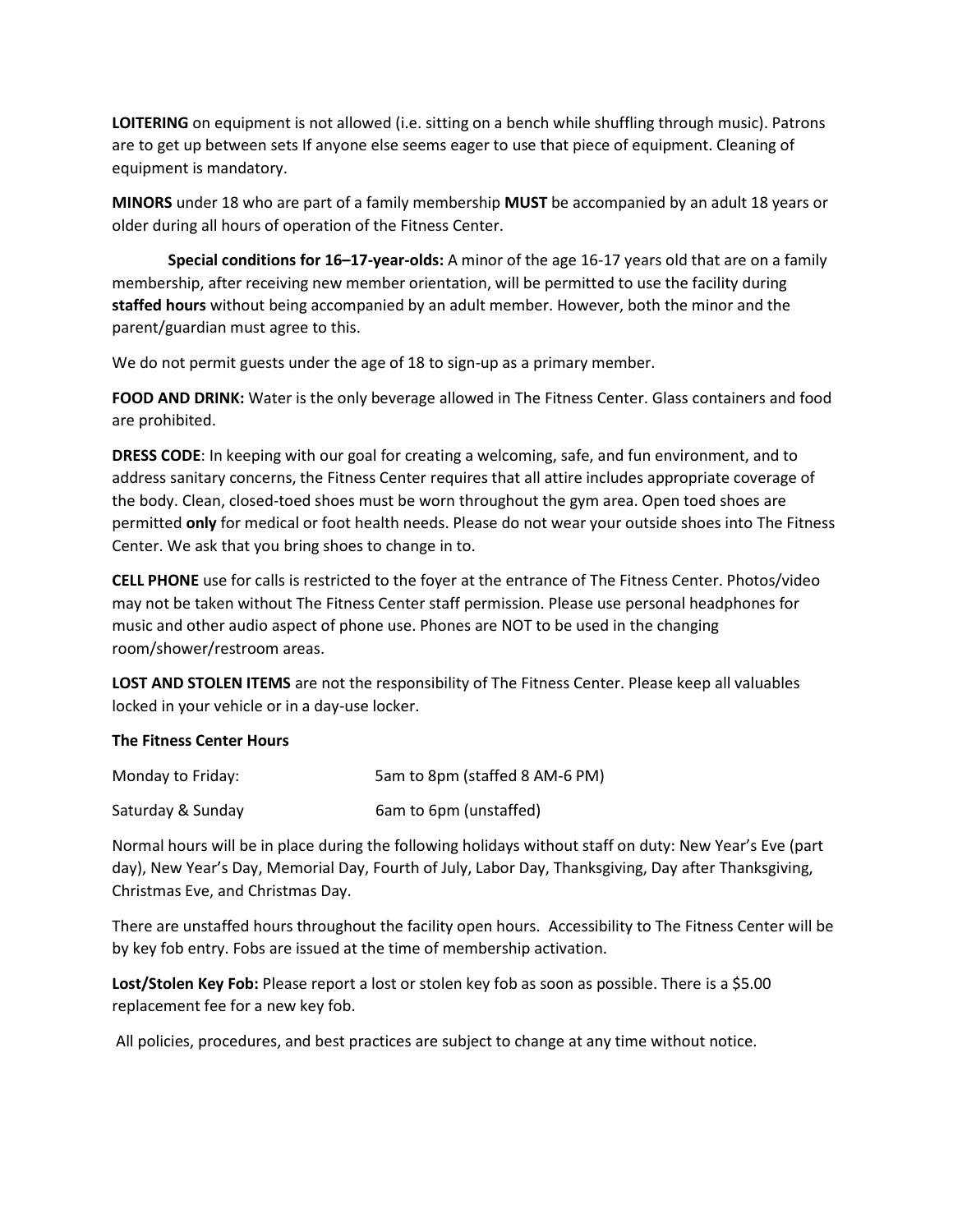### **The Fitness Center**

# **Application Form**

| Date of Birth: __________________                                                                                                                                   |  |
|---------------------------------------------------------------------------------------------------------------------------------------------------------------------|--|
| Gender: _____________                                                                                                                                               |  |
|                                                                                                                                                                     |  |
|                                                                                                                                                                     |  |
|                                                                                                                                                                     |  |
|                                                                                                                                                                     |  |
|                                                                                                                                                                     |  |
|                                                                                                                                                                     |  |
| Phone: ___________________                                                                                                                                          |  |
|                                                                                                                                                                     |  |
| <b>Policy Acknowledgement</b>                                                                                                                                       |  |
| I agree to abide by all policies listed in The Fitness Center's Membership Policy Agreement,<br>Orientation, all posted signs, and any addendums in their entirety. |  |
|                                                                                                                                                                     |  |

Date: \_\_\_\_\_\_\_\_\_\_\_\_\_\_\_\_\_\_\_\_\_\_\_\_\_\_

Witness (staff member): \_\_\_\_\_\_\_\_\_\_\_\_\_\_\_\_\_\_\_\_\_\_\_\_\_\_\_\_\_\_\_\_\_\_\_\_\_\_\_\_\_\_\_\_\_\_\_\_\_\_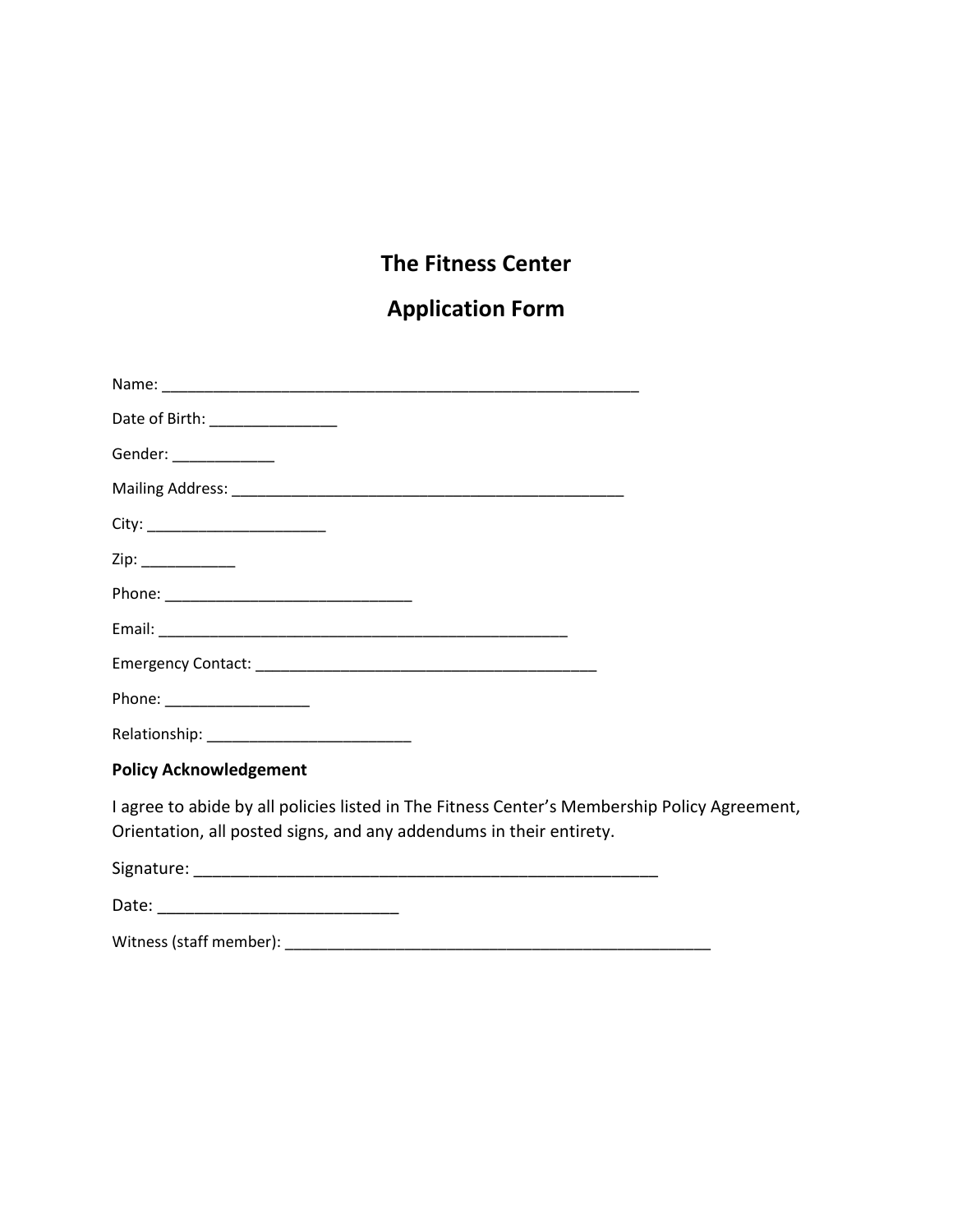#### Waiver of RELEASE AND ASSUMPTION OF RISK AGREEMENT

|  | , having been born on                                                                               |
|--|-----------------------------------------------------------------------------------------------------|
|  | , acknowledge, declare and agree to all Policies and Best Practices contained within this document. |

1. That I have voluntarily agreed to utilize the facility and equipment, as well as participate in the programs of The Fitness Center, from the date listed below and for the entirety of my participation at The Fitness Center. In consideration of being permitted to participate at The Fitness Center, I do voluntarily execute this "Waiver of Release and Assumption of Risk" on behalf of myself, my heirs and next of kin, my personal representatives, and my estate.

2. That I have been fully informed of the nature, scope and risks of membership and participation at The Fitness Center. I understand that The Fitness Center may include activities which could be dangerous to me and other participants and which could cause property damage, bodily injury and/or death.

3. That The Fitness Center has informed me that there may be dangers and hazards inherent to participants at the Center because of the activities involved. I personally recognize and appreciate that such dangers and hazards exist. I accept and assume full responsibility for all harm and injury, of every nature, including death, which may occur to me or which I may suffer or cause to others, and for all damages or loss to any personal property owned by me or damaged by me, while I am participating at The Fitness Center and, in furtherance thereof, I agree to indemnify, hold harmless and release The Fitness Center, its Trustees, employees, volunteers and agents, from and against any and all claims, demands, actions or causes of action, on account of damage or loss to my personal property, my personal injury or death, or the bodily injury, death or damage to personal property of others caused by me, which may occur or result directly or indirectly from my participation at The Fitness Center including but not limited to, any and all claims, damages, demands, actions or causes resulting from the negligence of The Fitness Center, agents, employees or volunteers.

4. I declare that I am able to physically withstand and cope with the indicated rigors involved with participation at The Fitness Center with or without a reasonable accommodation. If an accommodation is needed, I will alert a member of staff at The Fitness Center.

5. This "Waiver of Release and Assumption of Risk" agreement shall be subject to the laws of the State of Maine. If any portion of this form is held invalid, void, unenforceable, or illegal, the remainder shall continue in full force and effect.

This contract is effective upon signing and cannot be cancelled by Buyer or refunded, except as provided herein, or as otherwise permitted by law. Buyer understands that failure to regularly attend The Fitness Center does not relieve Buyer of buyer's obligation to pay this contract in full. You are entitled to a copy of this contract at the time you sign it. I declare that I completely understand and have fully informed myself of the terms and conditions of this "Waiver of Release and Assumption of Risk" by having read it, or having it read to me, and have had the opportunity to ask questions before signing it.

#### **Signature of Participant:** \_\_\_\_\_\_\_\_\_\_\_\_\_\_\_\_\_\_\_\_\_\_\_\_\_\_\_\_\_\_\_\_\_\_\_\_\_\_\_\_\_\_\_\_\_\_\_\_\_\_

#### **Minors**

| , the parent or legal guardian of                                                                                               | consent to my child |
|---------------------------------------------------------------------------------------------------------------------------------|---------------------|
| participating in the Program and agree, in consideration of my child being permitted to participate in the Program, to be bound |                     |
| by the terms of this Release and Assumption of Risk and hereby indemnify, hold harmless and release The Fitness Center          |                     |
| employees, volunteers and agents, in the same manner and with the same force and effect as set forth in section 3 above with    |                     |
| regard to my child participating in the Program.                                                                                |                     |

Signature of Parent or Guardian: \_\_\_\_\_\_

| . Date: |  |  |  |  |
|---------|--|--|--|--|
|         |  |  |  |  |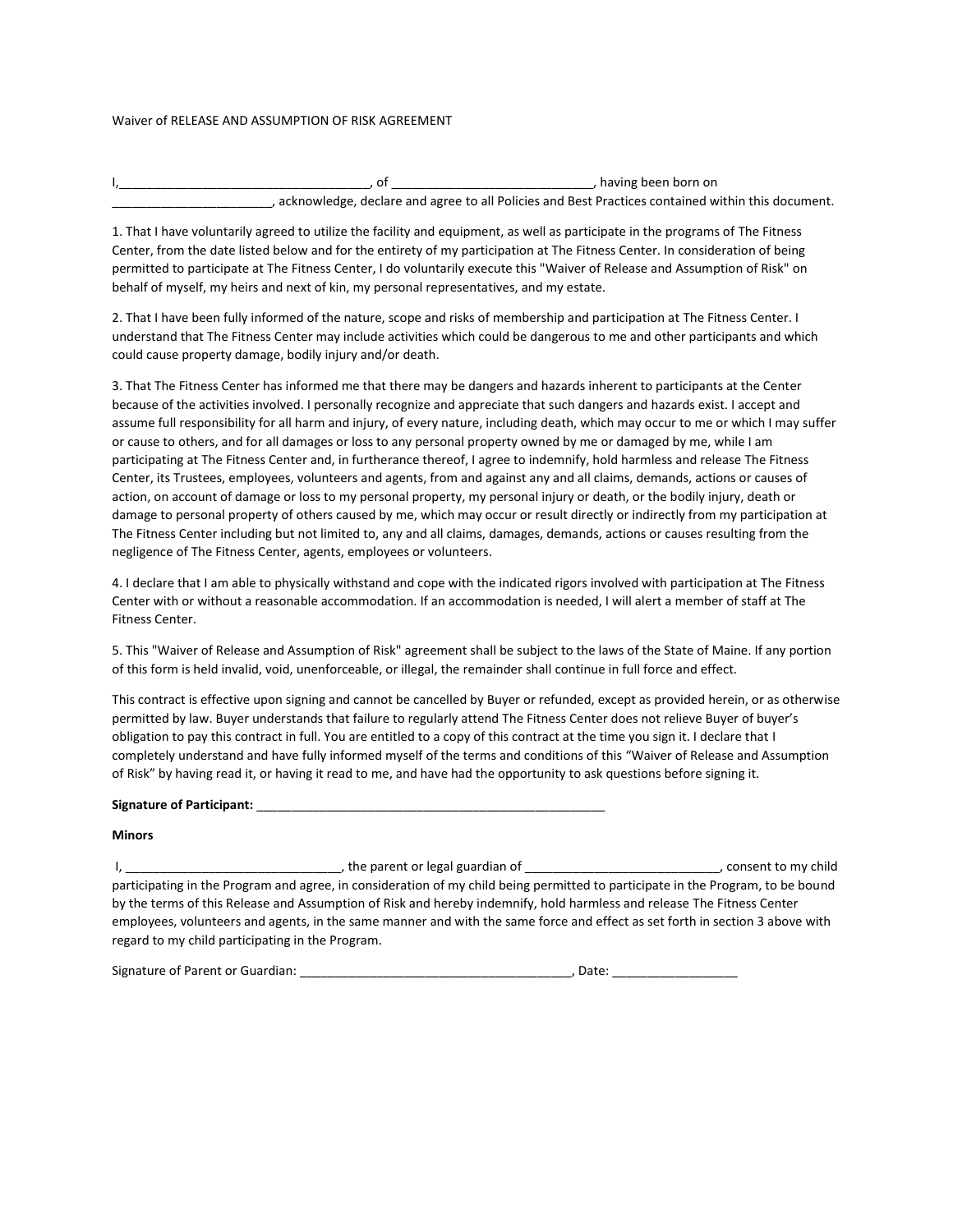# The Fitness Center Membership Rates (Effective Jan 1, 2022)

# INDIVIDUAL

| Monthly                                  | \$35.00 EFT (electronic funds transfer, one year commitment)  |
|------------------------------------------|---------------------------------------------------------------|
| 3-Months                                 | \$90.00                                                       |
| Semi-Annual<br>$\bullet$                 | \$170.00                                                      |
| Annual<br>$\bullet$                      | \$320.00                                                      |
| <b>INDIVIDUAL W/SPOUSE/PARTNER</b>       |                                                               |
| Monthly                                  | \$65.00 EFT (electronic funds transfer, one year commitment)  |
| 3-Months                                 | \$170.00                                                      |
| Semi-Annual                              | \$330.00                                                      |
| Annual<br>$\bullet$                      | \$575.00                                                      |
| <b>FAMILY</b> (up to 4 within household) |                                                               |
| Monthly                                  | \$100.00 EFT (electronic funds transfer, one year commitment) |
| 3-Months                                 | \$250.00                                                      |
| Semi-Annual                              | \$475.00                                                      |
| Annual                                   | \$875.00                                                      |
|                                          |                                                               |